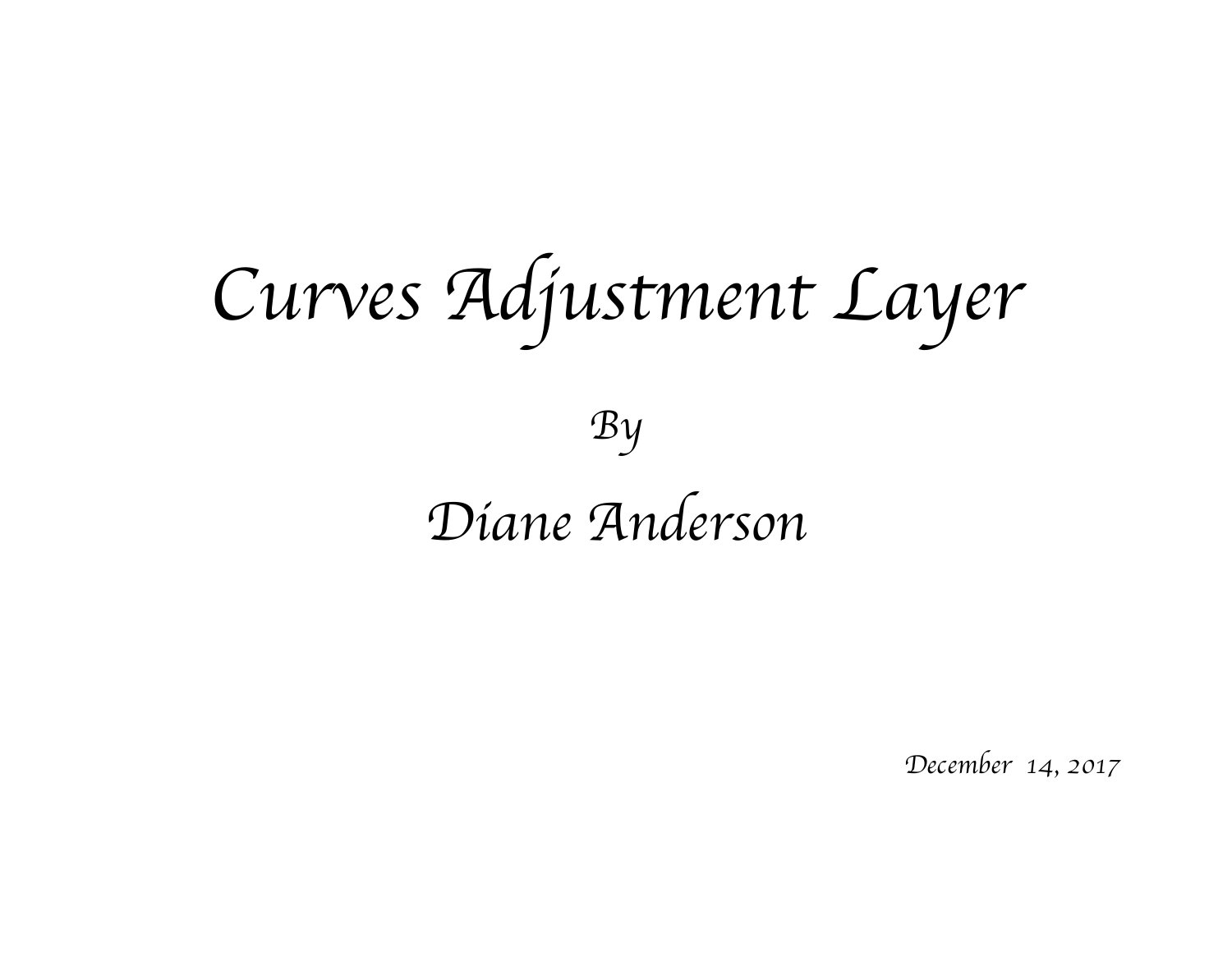# Goal is to Enhance images by:

# *• Adjus*t*ng brightness*

- *• Adjus*t*ng con*t*ast*
- *• Performing color correc*t*ons*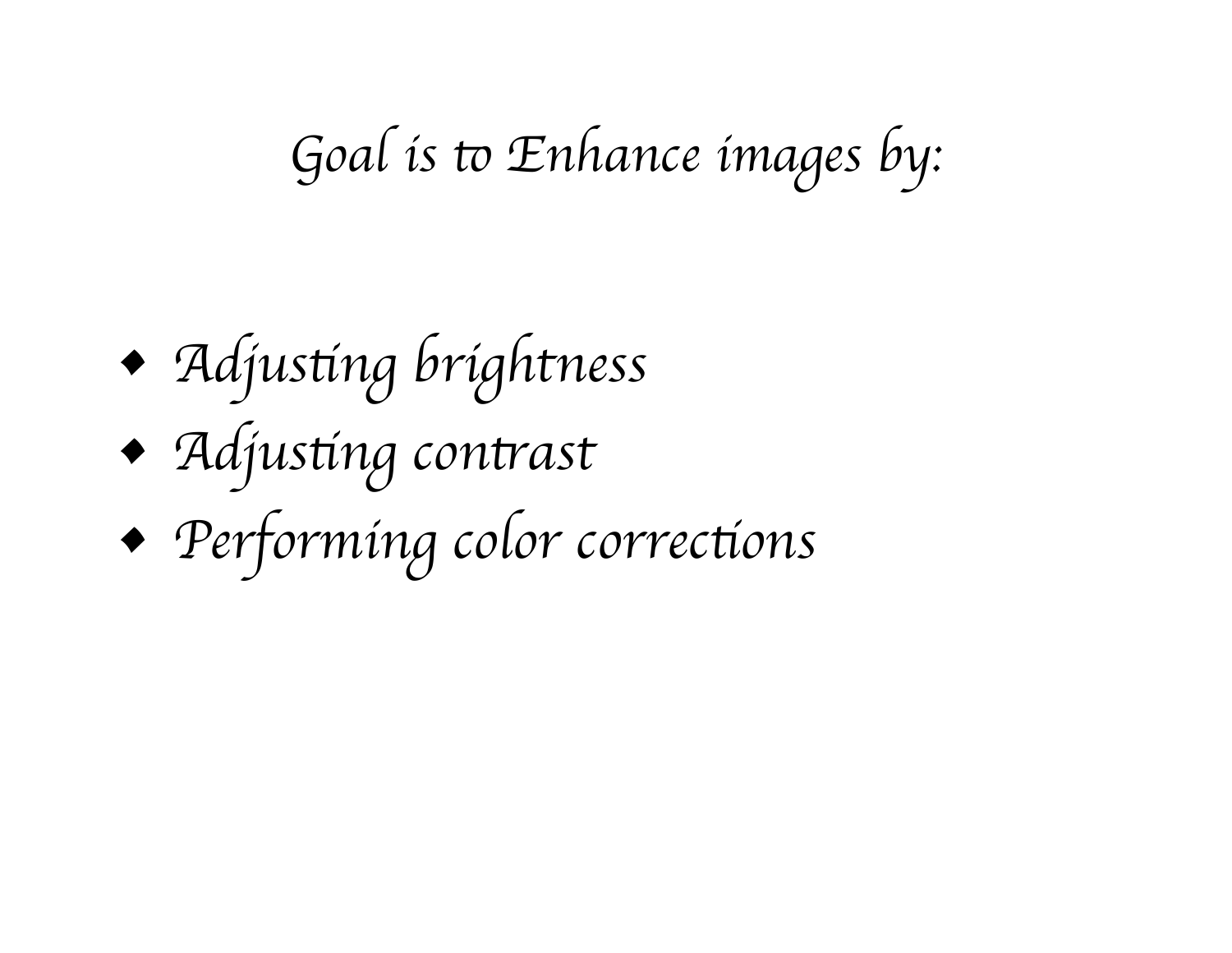*December 14, 2017*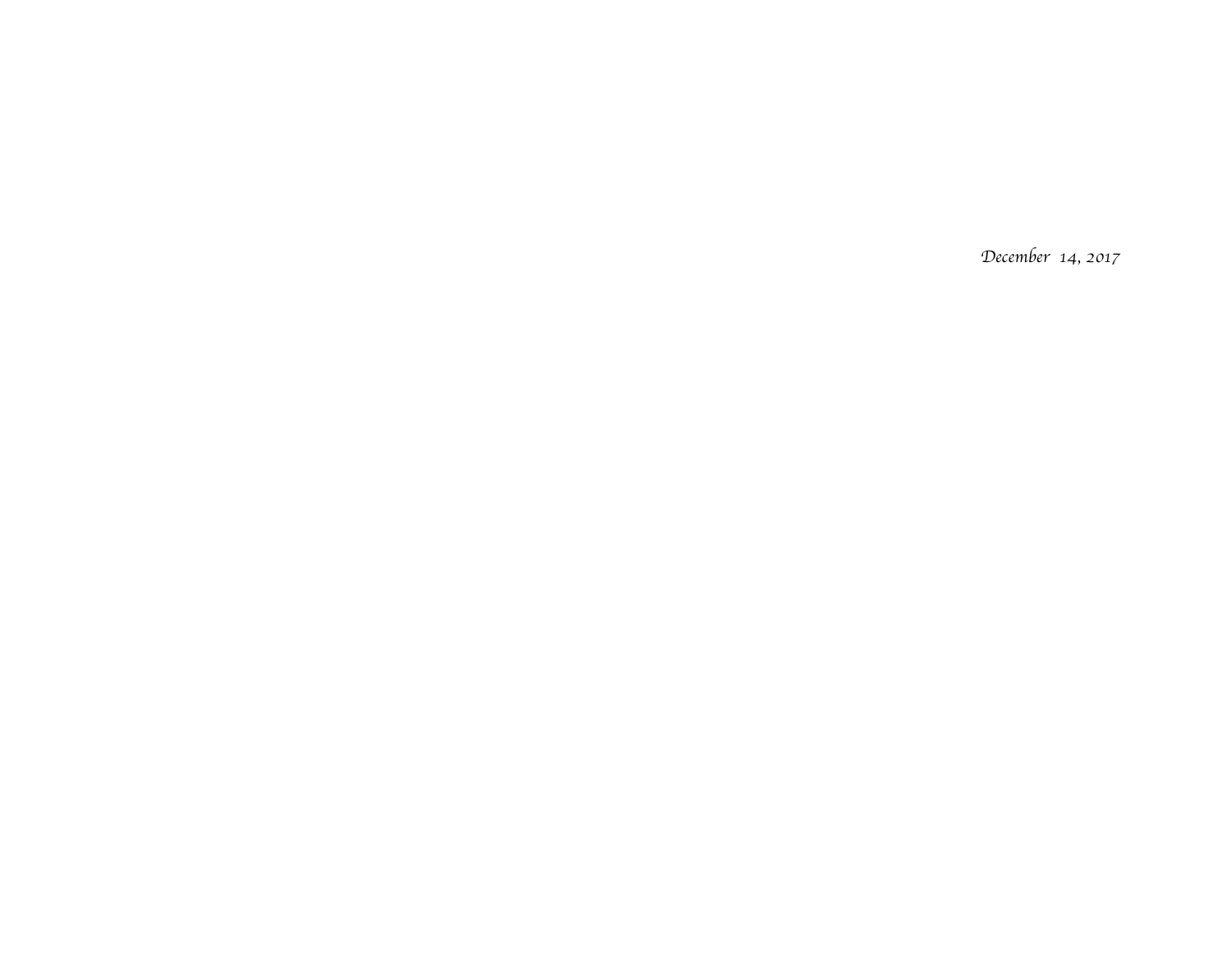### *3 Me*t*ods* t *Accomplish Tasks*

- *• Ligh*t*oom Tone Curve Adjustment Tool*
- *• Pho*t*shop Levels Adjustment Tool*
- *• Pho*t*shop Curves Adjustment Tool*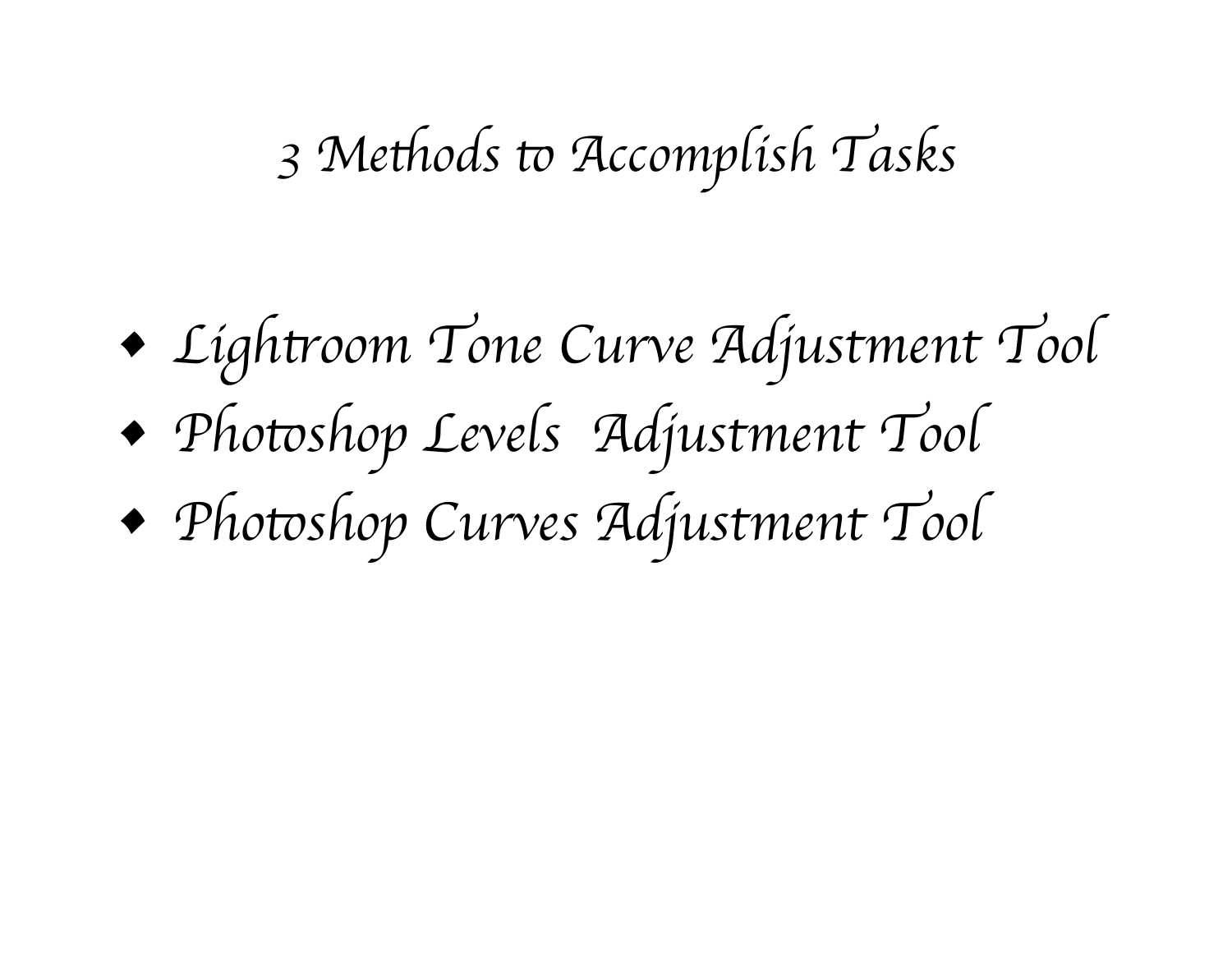*Ligh*t*oom Tone Curve*

- *Adjustments to increase/decrease dark and white* t*nes*
- *Targets changes to smaller areas*
- *Adjust by dragging the curve itself or sliders*
- *Adjust by using the Automated Lightroom tool click little dot at the top left and* t*en click-and-drag on a par*t*cular* t*ne range or area of image.*
- *Works with Color Channels*
- *Aids by keeping a smooth tonal transition prevents drastic change*

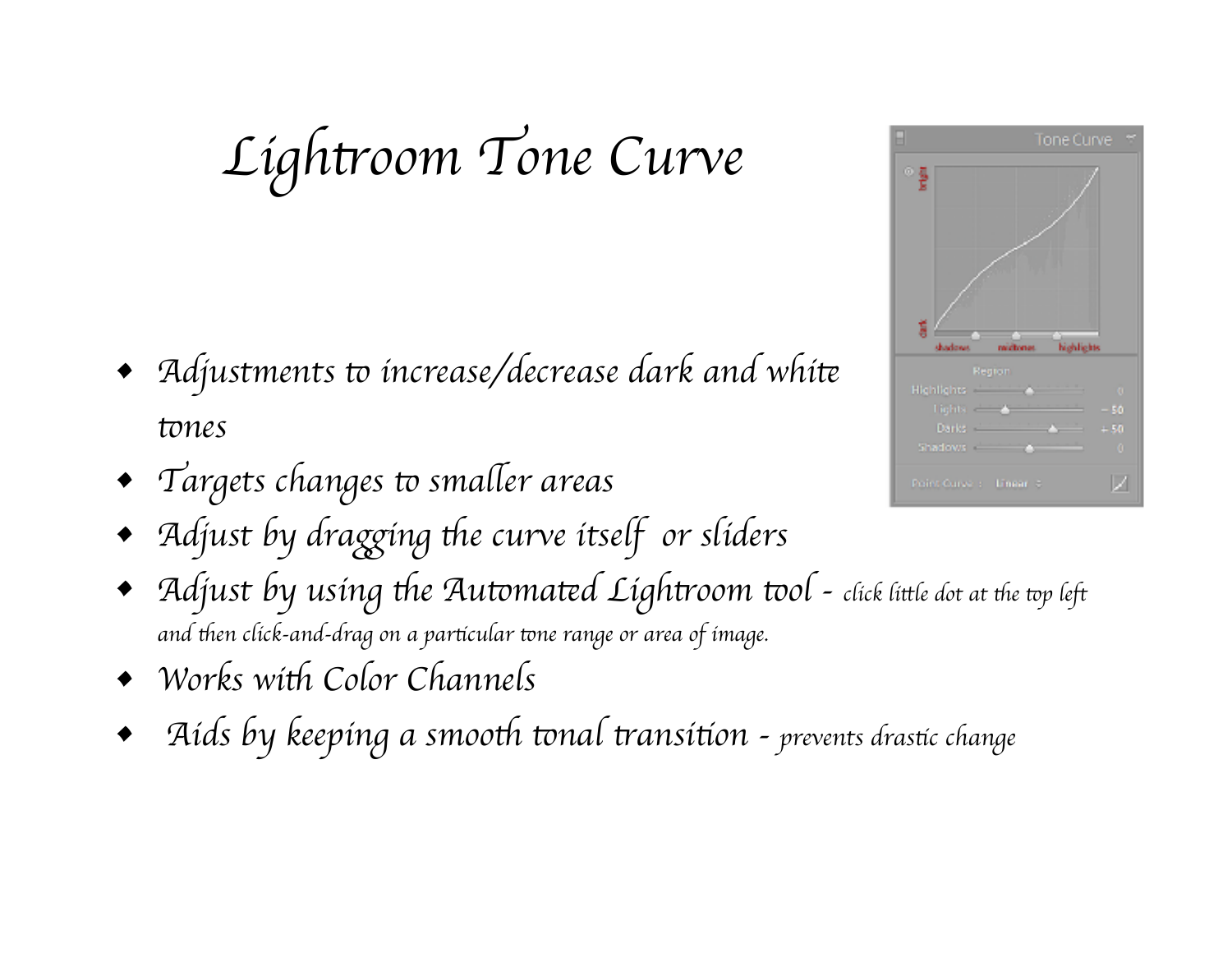# *Pho*t*shop Levels Adjustment*



- *• Adjust in*t*nsi*t *levels of image shadows, mid*t*nes and highlights*
- *• Adjust Output Levels Not Recommended for use*
- *• Changes are global*
- Great for making broader changes to image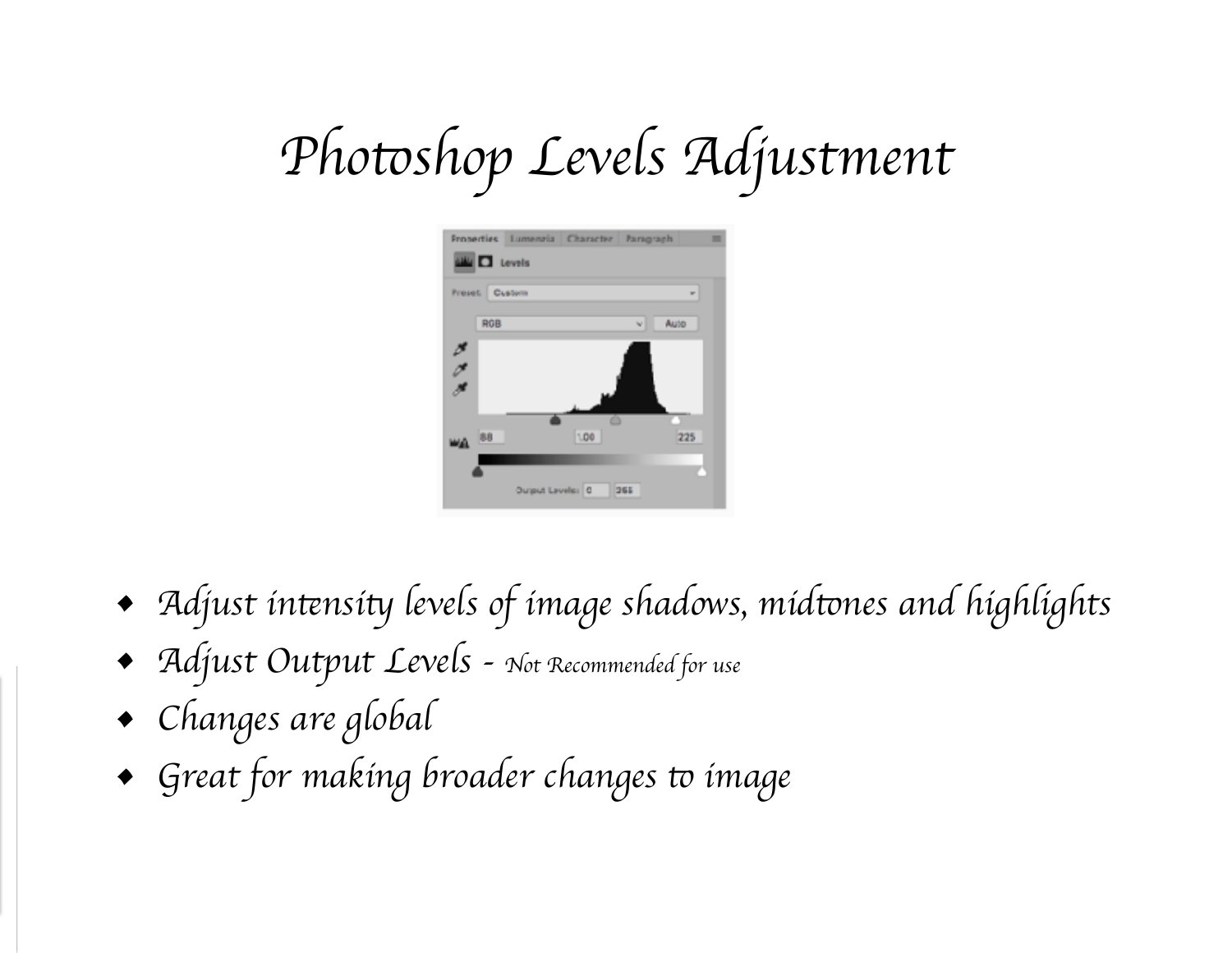### *Preferably Use Pho*t*shop Curves Tool*

- *• Cus*t*m ligh*t*ning-brigh*t*ning*
- *• Provides 256 levels of* t*ne color con*t*ols on each color channel and Mas*t*r channel*
- *Place control points anywhere along the Mas*t*r* (*RGB*) *Curve*
- *• Quan*t*ta*t*ve con*t*ol*
- *• Accura*t *color correc*t*ons Speci*fi*c key areas of an image*
- *• Apply Drama*t*c Crea*t*ve Changes*
- *• Summary: Curves is Levels on S*t*roids*